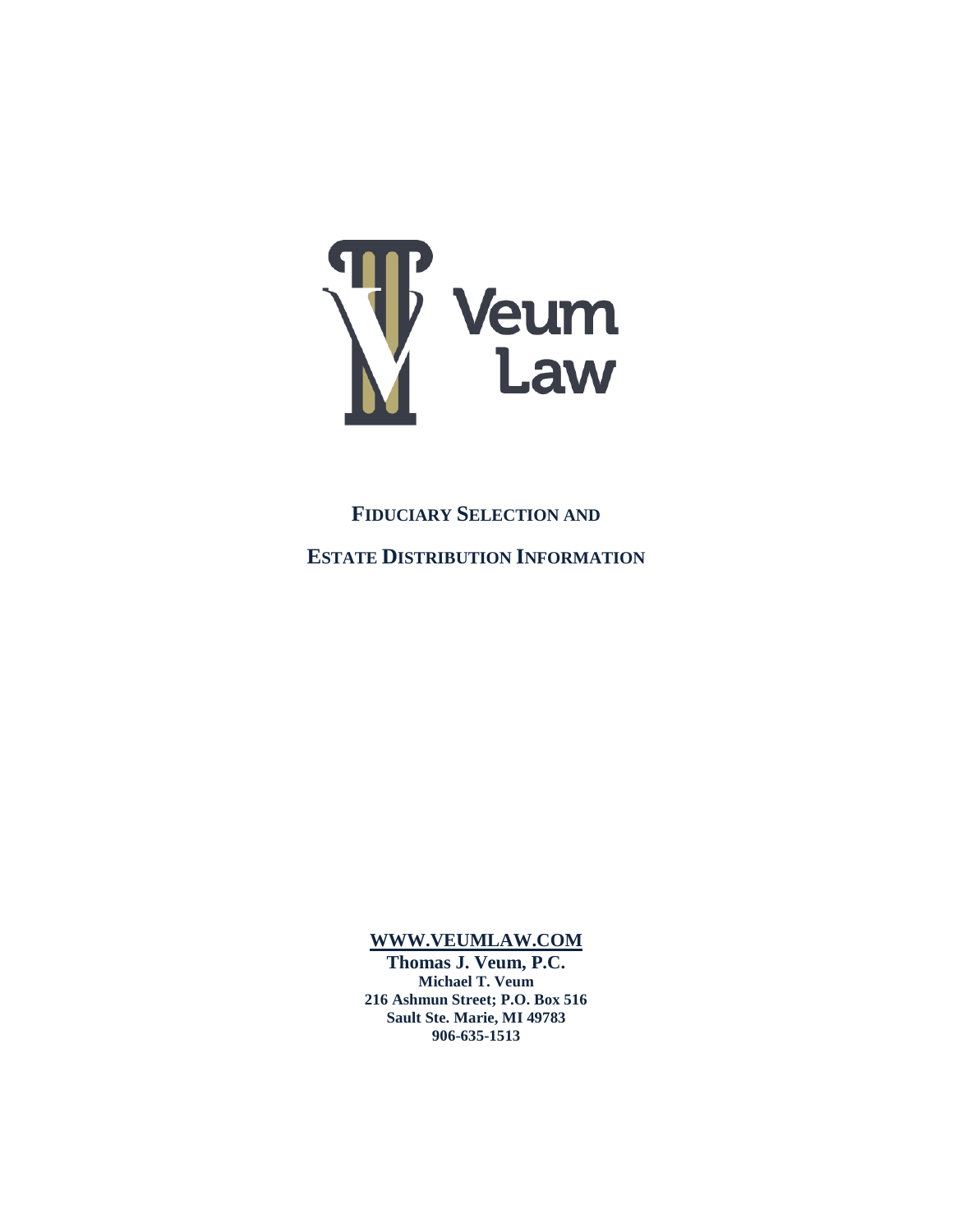## **FIDUCIARY SELECTION**

#### **Guardian:**

If you have minor children, whom would you want to serve as their personal guardian in the event of the deaths of both you and your spouse? This is the person or persons who would be responsible for the physical wellbeing of your children. You should name a first choice and a backup. Because the guardian is really a surrogate parent, you should consider the persons' parenting skills. Please list in order of preference.

| $\overline{\phantom{a}}$ |  |
|--------------------------|--|

When naming couples, consider consequences of death of one or divorce

#### **Conservator:**

This is the person who is responsible for taking care of your children's assets. This person is not responsible for your assets because your assets would be held in trust for your children. However, it is possible that your children will have assets of their own, for example, wrongful death settlement proceeds. Clients generally use one of two patterns here (A) whoever is serving as the guardian (replacement parent) serves as the conservator or (B) whoever serves as trustee serves as conservator. Keep in mind that the guardian, conservator and trustee can be the same person. Please list in order of preference.

**Spouse as Fiduciary:** It is common for most clients to name their spouse for the remaining fiduciary selections, with other individuals named as "alternates" or "successors." If this is your intent, check the first box. If you are unmarried, or prefer someone other than your spouse to act as your fiduciary, check the second box.

- $\Box$  Each spouse shall act as fiduciary for the other, with the below named individuals as successors or alternates.
- $\Box$  The below named individuals are named in the order of preference, with the first being primary, and the others as successors or alternates.

#### **Personal Representative:**

Thisisthe person in charge of handling your affairs after you die. The personal representative's primary jobs are to collect your assets, pay your creditors and transfer your property to whomever you indicate in your will (typically the trustee of your trust). It should be a person capable of keeping accurate records and who has a basic level of financial knowledge (e.g., knows what mutual funds and life insurance are). This is primarily a short term job (a few months to a couple of years depending in large part on whether an estate tax return is necessary). Whom would you want to serve as the Personal Repetitive of your estates?

| $You$                                | Spouse: |  |  |
|--------------------------------------|---------|--|--|
| . .                                  |         |  |  |
| $\gamma$<br>$\overline{\phantom{a}}$ |         |  |  |
| 3.                                   |         |  |  |
|                                      |         |  |  |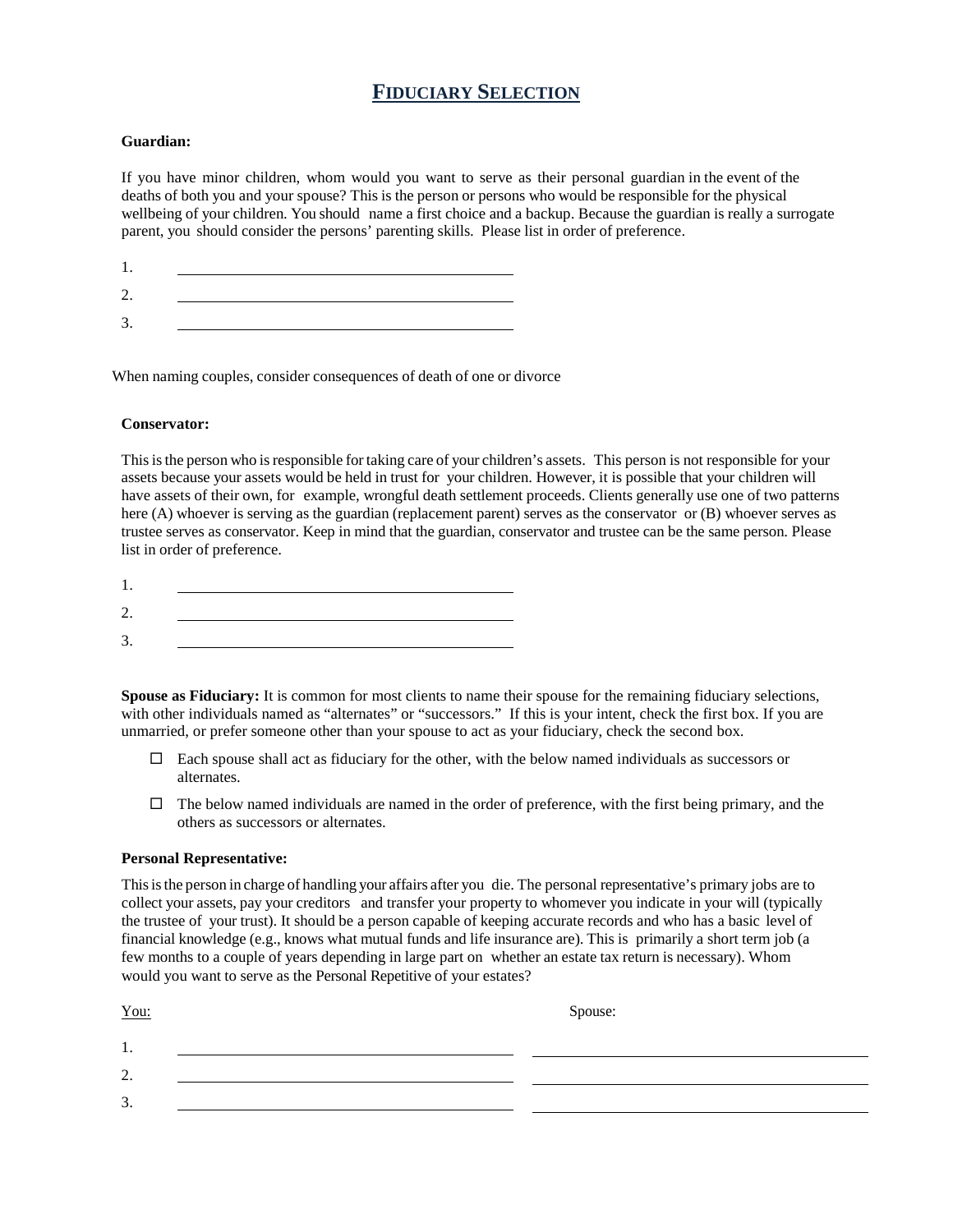#### **Trustee:**

The requirements for trustee are similar to a personal representative, but it is a longer term job. The Trustee's job will be to hold the assets for your children, use them for their benefit as you direct, and ultimately transfer them to your children at the ages your select. If a trust is appropriate to your estate plan, whom would you want to serve as the trustee of any trusts? List in order of preference.

1. \_\_\_\_\_\_\_\_\_\_\_\_\_\_\_\_\_\_\_\_\_\_\_\_\_\_\_\_\_\_\_\_\_\_\_\_\_

- 2. \_\_\_\_\_\_\_\_\_\_\_\_\_\_\_\_\_\_\_\_\_\_\_\_\_\_\_\_\_\_\_\_\_\_\_\_\_
- 3. \_\_\_\_\_\_\_\_\_\_\_\_\_\_\_\_\_\_\_\_\_\_\_\_\_\_\_\_\_\_\_\_\_\_\_\_\_

## **Financial Power of Attorney:**

A financial power of attorney is a written instrument granting an appointed agent the authority to perform certain specified acts on your behalf. Since a power of attorney confers a great degree of authority and discretion, the agent must be completely trusted.

| $You$                                 | Spouse: |
|---------------------------------------|---------|
| . .                                   |         |
| $\bigcap$<br>$\overline{\phantom{a}}$ |         |
| 3.                                    |         |

### **Patient Advocate Designation:**

A patient advocate designation is a written instrument appointing an agent to make health care decisions when you are incapable of making or communicating such decisions.

You: Spouse:

1. 2. 3.